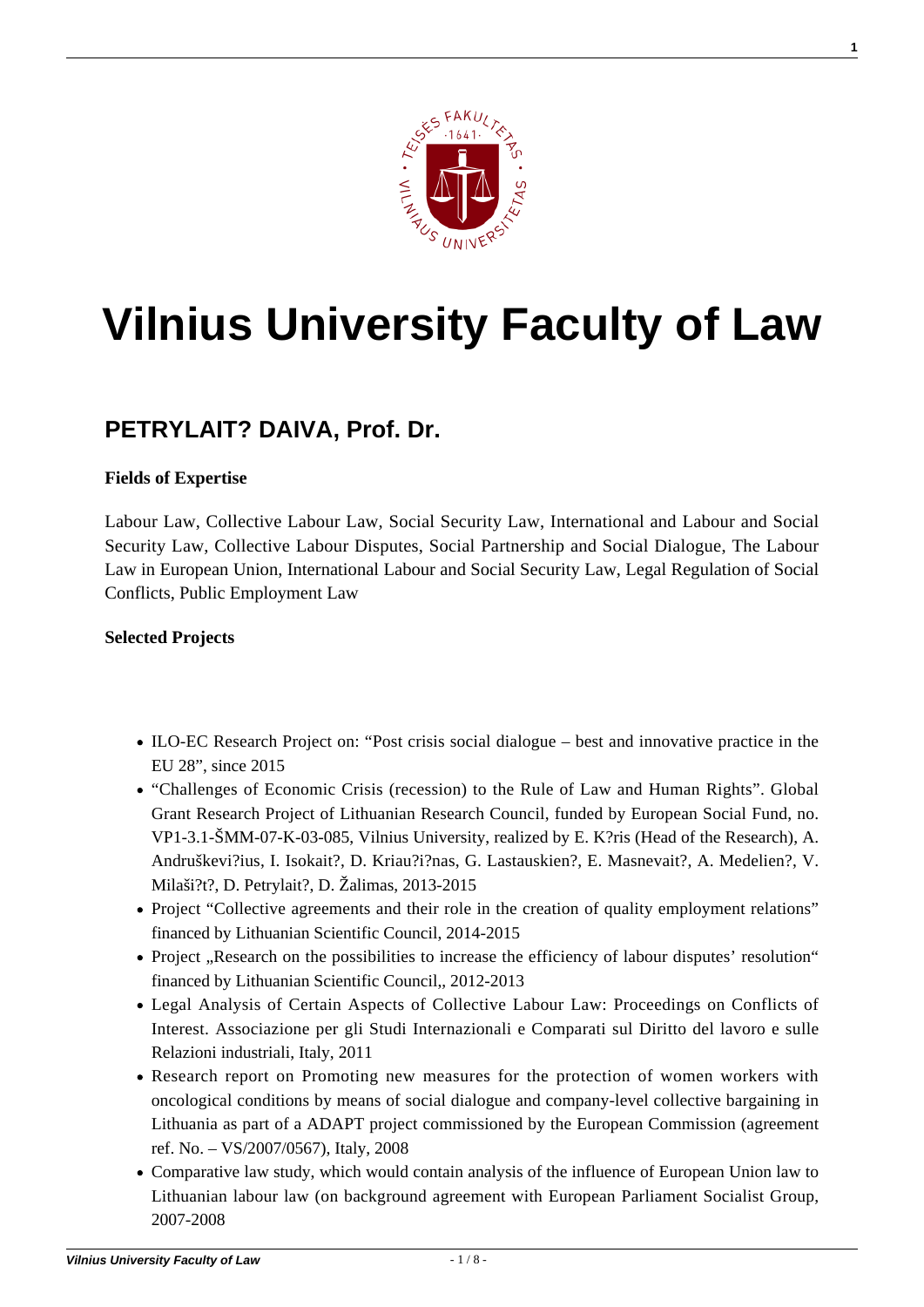**Vilnius University Faculty of Law** - 2 / 8 -

- Darbo ir socialini? tyrim? instituto projektas "Darbo taryb? veiklos pl?tros šakos, teritoriniame ir nacionaliniame lygmenyse analiz?", 2008
- Darbo ir socialini? tyrim? instituto projektas "Darbo santykius Lietuvoje reglamentuojan?ios teisin?s baz?s analiz? užimtumo lankstumo ir saugumo poži?riu", 2008
- Research on "Access to employment for people with disabilities in Estonia, Lithuania, Latvia" as part of ADAPT SERVIZI project commissioned by ITALIA LAVORO S.p.A. entitled Ricerca e di Studi di Benchmarking sulle politiche attive del lavoro e sul ruolo dei servizi per l'Impiego, Italy, 2006Holding studying workshop on "Labour Law" in the framework of the "Information on the EU and the acquis in the northen part of Cyprus", commissioned by British Council, 2006

#### **Publications**

- [PETRYLAIT?, D.;PETRYLAIT?, V. Socialin?s teis?s.](http://www.tf.vu.lt/wp-content/uploads/2016/09/Monografija-Krize-teises-viespatavimas-ir-zmogaus-teises-LT.pdf) *[Kriz?, teis?s viešpatavimas ir žmogaus](http://www.tf.vu.lt/wp-content/uploads/2016/09/Monografija-Krize-teises-viespatavimas-ir-zmogaus-teises-LT.pdf) [teis?s](http://www.tf.vu.lt/wp-content/uploads/2016/09/Monografija-Krize-teises-viespatavimas-ir-zmogaus-teises-LT.pdf)*[: kolektyvin? monografija. Šiauliai: Titnagas, 2015, p. 241-382.](http://www.tf.vu.lt/wp-content/uploads/2016/09/Monografija-Krize-teises-viespatavimas-ir-zmogaus-teises-LT.pdf) (also in English: [PETRYLAIT?, D.; PETRYLAIT?, V. Social rights.](http://www.tf.vu.lt/wp-content/uploads/2016/09/Book-Crisis-the-rule-of-law-and-human-rights-in-Lithuania-EN.pdf) *[Crisis, the rule of law and human rights in](http://www.tf.vu.lt/wp-content/uploads/2016/09/Book-Crisis-the-rule-of-law-and-human-rights-in-Lithuania-EN.pdf) [Lithuania](http://www.tf.vu.lt/wp-content/uploads/2016/09/Book-Crisis-the-rule-of-law-and-human-rights-in-Lithuania-EN.pdf)*[: multi-authored monograph. Ed. K?ris, E. Šiauliai: Titnagas, 2015, p. 186-248.\)](http://www.tf.vu.lt/wp-content/uploads/2016/09/Book-Crisis-the-rule-of-law-and-human-rights-in-Lithuania-EN.pdf)
- PETRYLAIT?, D. Workers representation in Lithuania: Works Councils role. *Bulletin of comparative labour relations. Vol. 85 Workers' representation in Central and Eastern Europe. Challenges and opportunities for the Works Councils' system*. Ed. Blanpain, R. Alphen aan den Rijn: Kluwer Law International, 2014, p. 139-150.
- DAVULIS, T.; PETRYLAIT?, D. Tackling the economic crisis: labour law in Lithuania. *Labour regulation in the 21st century: in search of flexibility and security*. Ed. Davulis, T.; Petrylait?, D. Cambridge: Cambridge sholars publishing, 2012, p. 3-17.
- PETRYLAIT?, D. The protection of employees' representatives under the international labour law standards: Lithuanian case study. *Studia z zakresu prawa pracy i polityki spo?eczne*j. Kraków: Uniwersytet Jagiello?ski, 2009, p. 279-292.
- PETRYLAIT?, D.; DAVULIS, T.; PETRYLAIT?, V. *Implementation of European Union legal acts in Lithuanian labour law*. [lt. Europos S?jungos teis?s akt? ?gyvendinimas Lietuvos darbo teis?je]. Vilnius: Registr? centras, 2008, p. 492.
- PETRYLAIT?, D. The Transformations of Employment Relations. *Labour Law Reforms in Eastern and Western Europe.* Ed. Davulis, T. Bruxelles, Belgium: Peter Lang, 2017, p. 145–157. ISBN 978-2-8076-0417-9.
- [PETRYLAIT?, D. Post-crisis social dialogue in Lithuania: The contentious path of social policy](http://www.ilo.org/global/publications/books/WCMS_548950/lang--en/index.htm) [reform.](http://www.ilo.org/global/publications/books/WCMS_548950/lang--en/index.htm) *[Talking through the crisis: social dialogue and industrial relations trends in selected EU](http://www.ilo.org/global/publications/books/WCMS_548950/lang--en/index.htm) [countries.](http://www.ilo.org/global/publications/books/WCMS_548950/lang--en/index.htm)* [Eds. Guardiancich](http://www.ilo.org/global/publications/books/WCMS_548950/lang--en/index.htm)*[,](http://www.ilo.org/global/publications/books/WCMS_548950/lang--en/index.htm)* [I.; Molina, O. International Labour Office, Governance and](http://www.ilo.org/global/publications/books/WCMS_548950/lang--en/index.htm) [Tripartism Department \(GOVERNANCE\). Geneva: International Labour Office, 2017, p.](http://www.ilo.org/global/publications/books/WCMS_548950/lang--en/index.htm) [171-187.](http://www.ilo.org/global/publications/books/WCMS_548950/lang--en/index.htm)
- PETRYLAIT?, D. Modern social dialogue: challenges, opportunities and developments. *Labour in the 21st century: insights into a changing world of work.* Eds. Stone, K.; Dagnino, E.; Fernández Martínez, S. Newcastle upon Tyne: Cambridge Scholars Publishing, 2017, p. 176-189.
- PETRYLAIT?, D.; PETRYLAIT?, V. Social law reforms during crisis and post-crisis period in Lithuania. *Labour law and social security law at the crossroads*. Prague: Charles University, 2016. p. 174-185.
- BEINORAVI?IUS, D., *et al*. *Comparative Constitutional Law:* Textbook. [lt. *Lyginamoji*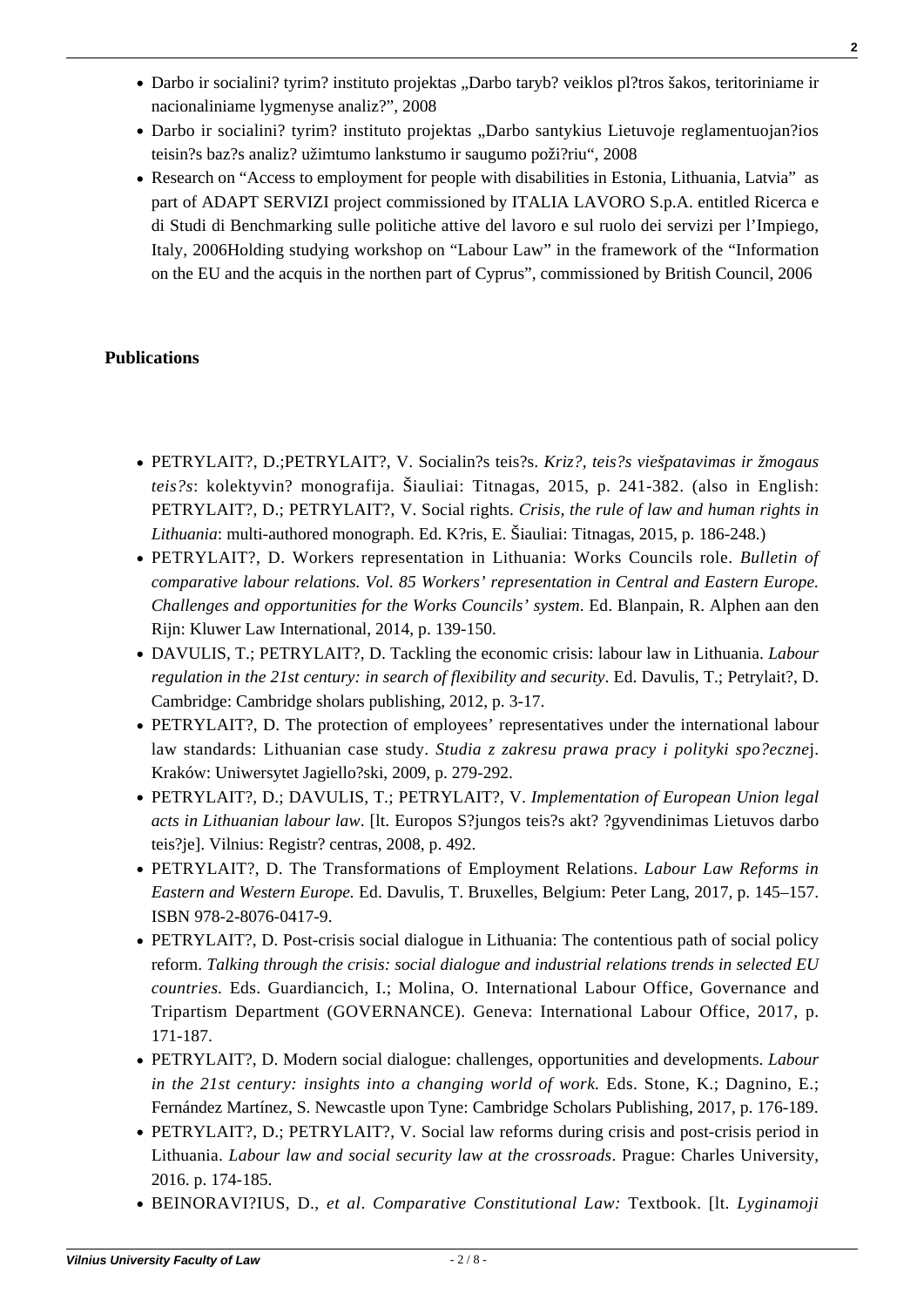*konstitucin? teis?*: vadov?lis]. Mykolo Romerio universitetas. Vilnius: Registr? centras, 2016, p. 560. ISBN 978-9955-30-226-1.

- [BAGDONAIT?, A.,](https://tlq.ilaw.cas.cz/index.php/tlq/article/view/189) *et al.* [The role of social dialogue and collective agreements in building the](https://tlq.ilaw.cas.cz/index.php/tlq/article/view/189) [European social model.](https://tlq.ilaw.cas.cz/index.php/tlq/article/view/189) *[The Lawyer Quarterly](https://tlq.ilaw.cas.cz/index.php/tlq/article/view/189)*[, 2016, vol. 6, no 2, p. 65-81.](https://tlq.ilaw.cas.cz/index.php/tlq/article/view/189)
- PETRYLAIT?, D.; PETRYLAIT?, V. Work-life balance, social rights and the economic crisis: Lithuania's case and the quest for low-cost constitutional solutions. *Work-life balance and the economic crisis: some insights from the perspective of comparative law* (volume II: the international scenario). Cambridge: Cambridge Scholars publishing, 2015, p. 72-92. ISBN 9781443880794.
- PETRYLAIT?, D.; PETRYLAIT?, V. Work-life balance:social rights and the economic crisisseeking economical and constitutional solutions (Lithuanian phenomenon). *Conciliación de la vida labotal y familiar y crisis económica*: estudios desde el derecho internacional y comparado. Directora Mella Méndez, L. Madrid: Delta Publicaciones, 2015, p. 433-451. ISBN 9788416383115.
- [PETRYLAIT?, D.; BAGDONIT?, A. The trade unions as participants of the collective labour](http://www.kppips.wpia.uj.edu.pl/czasopismo/rocznik-2015/-/journal_content/56_INSTANCE_ni0EVKJ8jWUd/88629380/106773352) [relations: the problems of legal status.](http://www.kppips.wpia.uj.edu.pl/czasopismo/rocznik-2015/-/journal_content/56_INSTANCE_ni0EVKJ8jWUd/88629380/106773352) *[Studia z zakresu prawa pracy i polityki spo?ecznej](http://www.kppips.wpia.uj.edu.pl/czasopismo/rocznik-2015/-/journal_content/56_INSTANCE_ni0EVKJ8jWUd/88629380/106773352)*[.](http://www.kppips.wpia.uj.edu.pl/czasopismo/rocznik-2015/-/journal_content/56_INSTANCE_ni0EVKJ8jWUd/88629380/106773352) [Kraków: Uniwersytet Jagiello?ski, 2015, p. 583-596. ISSN 1429-9585.](http://www.kppips.wpia.uj.edu.pl/czasopismo/rocznik-2015/-/journal_content/56_INSTANCE_ni0EVKJ8jWUd/88629380/106773352)
- [PETRYLAIT?, D. Decent work in times of economic crisis: threats and lessons learned . \[lt. Orus](http://etalpykla.lituanistikadb.lt/fedora/objects/LT-LDB-0001:J.04%7E2015%7E1441370350936/datastreams/DS.002.0.01.ARTIC/content) [darbas ekonomin?s kriz?s s?lygomis: gr?sm?s ir išmoktos pamokos\].](http://etalpykla.lituanistikadb.lt/fedora/objects/LT-LDB-0001:J.04%7E2015%7E1441370350936/datastreams/DS.002.0.01.ARTIC/content) *[Teis?](http://etalpykla.lituanistikadb.lt/fedora/objects/LT-LDB-0001:J.04%7E2015%7E1441370350936/datastreams/DS.002.0.01.ARTIC/content)*[, 2015, t. 94, p.](http://etalpykla.lituanistikadb.lt/fedora/objects/LT-LDB-0001:J.04%7E2015%7E1441370350936/datastreams/DS.002.0.01.ARTIC/content) [149-162. ISSN 1392-1274.](http://etalpykla.lituanistikadb.lt/fedora/objects/LT-LDB-0001:J.04%7E2015%7E1441370350936/datastreams/DS.002.0.01.ARTIC/content)
- [PETRYLAIT?, D.; PETRYLAIT?, V. Reduction of social secury guarantees during crisis period:](http://etalpykla.lituanistikadb.lt/fedora/objects/LT-LDB-0001:J.04%7E2015%7E1441370366874/datastreams/DS.002.0.01.ARTIC/content) [legal evaluation of the related decisions. \[lt. Socialin?s apsaugos garantij? mažinimas kriz?s](http://etalpykla.lituanistikadb.lt/fedora/objects/LT-LDB-0001:J.04%7E2015%7E1441370366874/datastreams/DS.002.0.01.ARTIC/content) [laikotarpiu: sprendimai ir teisinis vertinimas\].](http://etalpykla.lituanistikadb.lt/fedora/objects/LT-LDB-0001:J.04%7E2015%7E1441370366874/datastreams/DS.002.0.01.ARTIC/content) *[Teis?](http://etalpykla.lituanistikadb.lt/fedora/objects/LT-LDB-0001:J.04%7E2015%7E1441370366874/datastreams/DS.002.0.01.ARTIC/content)*[, 2015, t. 94, p. 163-175. ISSN 1392-1274.](http://etalpykla.lituanistikadb.lt/fedora/objects/LT-LDB-0001:J.04%7E2015%7E1441370366874/datastreams/DS.002.0.01.ARTIC/content)
- [PETRYLAIT?, D. Strikes legality questions in the Lithuanian precedent law. \[lt. Byl? d?l streik?](https://www3.mruni.eu/ojs/jurisprudence/article/view/4196/3927) [teis?tumo nagrin?jimo Lietuvos teismuose ypatumai\].](https://www3.mruni.eu/ojs/jurisprudence/article/view/4196/3927) *[Jurisprudencija,](https://www3.mruni.eu/ojs/jurisprudence/article/view/4196/3927)* [2015, nr. 22\(1\), p.](https://www3.mruni.eu/ojs/jurisprudence/article/view/4196/3927) [84-101. ISSN 1392-6195.](https://www3.mruni.eu/ojs/jurisprudence/article/view/4196/3927)
- [PETRYLAIT?, D. Collective labour disputes: the situation and tendencies of Lithuanian](https://www3.mruni.eu/ojs/jurisprudence/article/view/4199/3930) [precedent law. \[lt. Kolektyvini? darbo gin?? teisminio nagrin?jimo situacija ir tendencijos](https://www3.mruni.eu/ojs/jurisprudence/article/view/4199/3930) [Lietuvos teism? praktikoje\].](https://www3.mruni.eu/ojs/jurisprudence/article/view/4199/3930) *[Jurisprudencija,](https://www3.mruni.eu/ojs/jurisprudence/article/view/4199/3930)* [2015, nr. 22\(1\), p. 142-161. ISSN 1392-6195.](https://www3.mruni.eu/ojs/jurisprudence/article/view/4199/3930)
- PETRYLAIT?, D. The institute of social partnership in  $\langle$  post-soviet>> society: challenge for [trade unions identifying the new tasks in nowadays labour market conditions.](http://talpykla.elaba.lt/elaba-fedora/objects/elaba:18872088/datastreams/MAIN/content) *[???????? ????? ?](http://talpykla.elaba.lt/elaba-fedora/objects/elaba:18872088/datastreams/MAIN/content) [??????? ????????? ??????????? ??????? ???????? ?????](http://talpykla.elaba.lt/elaba-fedora/objects/elaba:18872088/datastreams/MAIN/content)*[: ????????? VI ???????????](http://talpykla.elaba.lt/elaba-fedora/objects/elaba:18872088/datastreams/MAIN/content) [???????-?????????? ???????????, 2015, p. 430-439.](http://talpykla.elaba.lt/elaba-fedora/objects/elaba:18872088/datastreams/MAIN/content)
- ?WI?TKOWSKI, A. M., *et al.* International Legal Standards of Collective Agreements and Related Aspect in the Selected European Union Member States. *Verslo ir teis?s aktualijos*, 2015, nr. 10, p. 13-29. ISSN 1822-9530.
- PETRYLAIT?, D. Workers representation in Lithuania: Works Councils role. *Bulletin of comparative labour relations. Vol. 85 Workers' representation in Central and Eastern Europe. Challenges and opportunities for the Works Councils' system*. Ed. Blanpain, R. Alphen aan den Rijn: Kluwer Law International, 2014, p. 139-150.
- PETRYLAIT?, D. The right to strike: Lithuania. *The right to strike*: a comparative view. Ed.Waas, B. Ser.: Studies in employment and social policy set. Vol. 45. Alphen aan den Rijn: Kluwer Law International, 2014, p. 369-386.
- PETRYLAIT?, D. The institute of social partnership: European Union legal standards and their implementation in national practices. *Lithuanian legal system under the influence of European Union law*: collection of scientific articles on the influence of European Union law on Lithuanian constitutional, administrative and environment protection, criminal, civil and civil procedure, labour and social protection,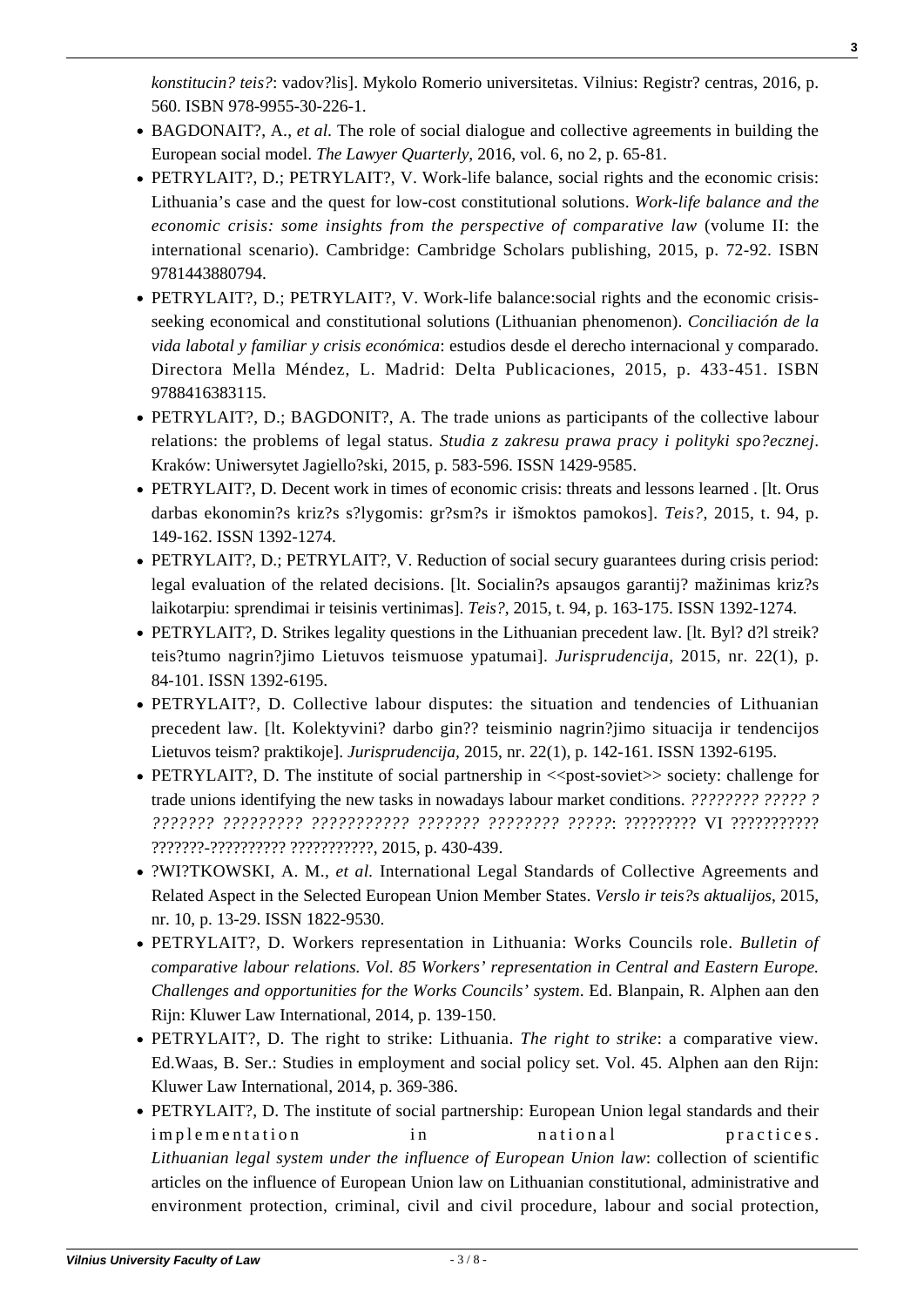finance law. Vilnius: Vilniaus universitetas, 2014. p. 341-360. ISBN 978-609-459-352-9.

- PETRYLAIT?, D. Flexible employment forms: the opportunity to establish a more favourable working time regime. *Working time: trendsand prospects in the new economy*. Eds. Strzeminska, H.; Bednarski, M. Series: Studia i monografie. Warsaw: Instytut pracy i spraw socjalnych, 2014, p. 227-237.
- PETRYLAIT?, D. ??????????? ???????? ????? ? ?? ? ?????. *????????ï ???????? ????? ????????? ????? ?? ????? ???i??????? ????????????: ??i???? ???????? ?????*: ?????i??? I ?i????????ï ??????-?????????ï ?????????iï (??ï?, 25-26 ??i??? 2013 ?.). ??ï?: ?i??-?????, 2013, p. 314-320.
- PETRYLAIT?, D.; BLAŽIEN?, I.; PETRYLAIT?, V.; ZABARAUSKAIT?, R.Darbo gin?? institutas Lietuvoje: teisini? mechanizm? poky?iai, j? rezultatai ir ateities perspektyvos . *Verslas: teorija ir praktika*, 2013, t. 14, nr. 4, p. 278-286.
- [PETRYLAIT?, D.; BLAŽIEN?, I.; PETRYLAIT?, V. Labour disputes in Lithuania: results of](http://www.zurnalai.vu.lt/teise/article/viewFile/1611/981) [legal development and future prospects. \[lt. Darbo gin?? instituto reguliavimo tarptautiniai](http://www.zurnalai.vu.lt/teise/article/viewFile/1611/981) [teisiniai standartai ir j? ?gyvendinimas nacionalin?je teis?je\].](http://www.zurnalai.vu.lt/teise/article/viewFile/1611/981) *[Teis?](http://www.zurnalai.vu.lt/teise/article/viewFile/1611/981)*[, 2013, t. 88, p. 94-118.](http://www.zurnalai.vu.lt/teise/article/viewFile/1611/981)
- PETRYLAIT?, D.; KUORAS, S. Legal regulation of temporary agency employment in Lithuania: the situation after transferring the EU directive. *Studia z zakresu prawa pracy i polityki spo?ecznej*. Kraków: Uniwersytet Jagiello?ski, 2013, p. 205-218. ISSN 1429-9585.
- PETRYLAIT?, D. Private international labour law of the European Union. *Verslo ir teis?s aktualijos*, 2012, t. 7, nr. 1, p. 227-232.
- PETRYLAIT?, D. Judicial defence on violated labour rights: theroretical and practical aspects. [lt. Jurisdikcinis pažeist? darbo teisi? gynimas: teoriniai ir praktiniai aspektai]. N*epriklausomos Lietuvos teis?: praeitis, dabartis ir ateitis*: recenzuot? mokslini? straipsni? rinkinys: *Liber Amicorum* profesoriui Jonui Prapies?iui. Vyr. moksl. red. Švedas, G. Vilnius: Vilniaus universitetas, 2012, p. 430-437.
- DAVULIS, T.; PETRYLAIT?, D. *Labour law: Practicum.* [lt. *Darbo teis?: praktikumas*: mokymo priemon?}. Vilnius: Registr? centras, 2012, p. 319. ISBN 978-9955-30-112-7.
- PETRYLAIT?, D.; BLAŽIEN?, I. Possibilities on more effective labour disputes resolution. [lt. Veiksmingesnio darbo gin?? sprendimo galimyb?s]. *Darbo rinka XXI amžiuje: lankstumo ir saugumo paieškos*: tarptautin?s mokslin?s konferencijos 2011 m. geguž?s 12-14 d. straipsni? rinkinys. Vilnius: Standart? spaustuv?, 2011, p. 417-435.
- DAVULIS, T.; PETRYLAIT?, D. Labour market of 21st century: looking for flexibility and security. [lt. Tarptautin? mokslin? konferencija "Darbo rinka XXI amžiuje: lankstumo ir saugumo paieškos"]. *Verslo ir teis?s aktualijos*, 2011, t. 6, nr. 2, p. 396-401.
- PETRYLAIT?, D.; BAGDONAIT?, A. The right to strike in selected European Union member states. [lt. Teis? streikuoti atskirose Europos S?jungos valstyb?se nar?se]. *Verslo ir teis?s aktualijos*, 2010, nr. 5, p. 242-260.
- PETRYLAIT?, D.; PETRYLAIT?, V. *Labor law: Actual answers to the employee*. [lt. Darbo teis?: Aktual?s atsakymai darbuotojui]. Vilnius: Registr? centras, 2010, p. 304.
- PETRYLAIT?, D. Laisv?s at?mimo bausm? atliekan?i? asmen? darbas: socialini? garantij? ypatumai ir ribos. *Bausmi? vykdymo sistemos teisinis reguliavimas ir perspektyvos Lietuvos Respublikoje*: recenzuot? mokslini? straipsni?, skirt? bausmi? vykdymo problematikai, rinkinys. Vilnius: Kal?jim? departamentas prie Lietuvos Respublikos Teisingumo ministerijos, 2010, p. 7-22.
- PETRYLAIT?, D. Development and Prospects of the Institute of Labuor Disputes in Lithuanian Labour Law. [lt. Darbo gin?? instituto raida ir perspektyvos Lietuvos darbo teis?je]. *Lietuvos darbo teis?s raida ir perspektyvos*: *Liber Amicorum et Collegarum Profesorei Genovaitei Dambrauskienei*: kolektyvin? monografija. Vilnius: Mykolo Romerio universitetas, 2010, p.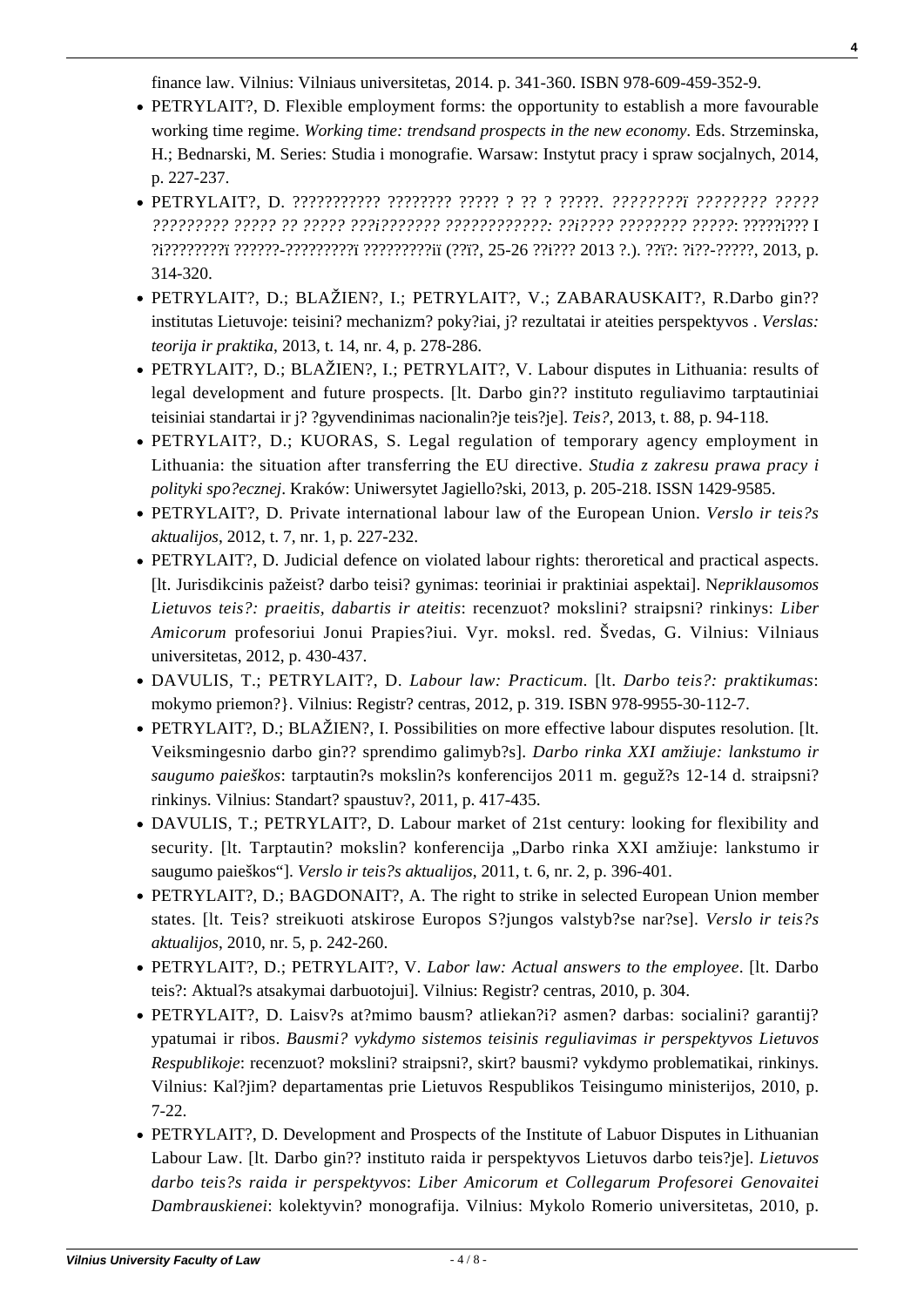**5**

253-271.

- PETRYLAIT?, D. The Right to Strike in EU Member States: A Comparative Overview with Particular Reference to Lithuania. *The International Journal of Comparative Labour Law and Industrial Relations*, 2010, vol. 26, no. 4, p. 421–434.
- PETRYLAIT?, D.; JASELIONYT?, V. Collective labour rights in European Social Charter. [lt. Kolektyvin?s darbuotoj? teis?s Europos socialin?je chartijoje (pataisytoje) ir j? realizavimas Lietuvoje. *Verslo ir teis?s aktualijos*, 2010, nr. 5 (2), p. 242-260.
- PETRYLAIT?, D. Ewolucja zbiorowego prawa pracy: mo?liwo?ci i zagro?enia XXI wieku. *Z zagadnie? wspó?czesnego prawa pracy: ksi?ga jubileuszowa profesora Henryka Lewandowskiego*. Pod. Red. Górala, Z. Lodz, 2009, p. 189-196.
- LYUTOV, N.; PETRYLAIT?, D. Trade unions' law evolution in Post-Soviet countries: the experiences of Lithuania and Russia. *Comparative Labor Law & Policy Journal*, 2009, vol. 30, iss. 4, p. 779-799.
- PETRYLAIT?, D.; TAMAŠAUSKAIT?, G. Information technologies at work place: regulatory and application problems. [lt. Informacini? technologij? panaudojimo darbo vietoje reglamentavimo ir taikymo problemos]. *Verslo ir teis?s aktualijos*, 2009, nr. 3, p. 194-230.
- PETRYLAIT?, D.; TAMAŠAUSKAIT?, G. Protection of employee's right to privacy while using information technologies. *Issues of business and law*, 2009, vol. 1, p. 81-100.
- PETRYLAIT?, D. The protection of employees' representatives under the international labour law standards: Lithuanian case study. *Studia z zakresu prawa pracy i polityki spo?eczne*j. Kraków: Uniwersytet Jagiello?ski, 2009, p. 279-292.
- PETRYLAIT?, D.; BLAŽIEN?, I. Company-level employee representation : the institute of labour councils from the international and national perspective. [lt. Atstovavimas darbuotojams ?mon?s lygiu: darbo taryb? institutas tarptautiniu ir nacionaliniu poži?riu]. *Verslo ir teis?s aktualijos*, 2009, t. 4, p. 208-231.
- NEKROŠIUS, I.; PETRYLAIT?, D. Labour law as an instrument in settling conflicts between social and economic interests in the 21st century. *Studia z zakresu prawa pracy*, 2009, p. 381-387.
- PETRYLAIT?, D. The Right to Strike in Lithuania. *Bulletin of comparative labour relations, Vol. 69: The laval and viking cases: freedom of services and establishment v. industrial conflict in the European economic area and Russia*. Austin: Wolters Kluwer, 2009, p. 117-122.
- PETRYLAIT?, D. ????? ?? ??????????: ????????????-???????? ???????. *??????? ????????? ????? ? ????? ??????????? ???????????, ???. 4: ????????????? ???????? ????? ? ????? ??????????? ???????????*. ?????????: ????, 2009, p. 136-145.
- PETRYLAIT?, D. Review of Rytis Krasauskas monograph: "Regulation of Labour Relations by Means of Collective Agreements". [lt. Ry?io Krasausko monografija "Darbo santyki? reguliavimas kolektyvin?mis sutartimis": recenzija]. *Verslo ir teis?s aktualijos*, 2009, nr. 3, p. 279-279.
- PETRYLAIT?, D., *et al*. *Legal regulation of civil service and its perspectives in the Republic of Lithuania*: collective monograph. [lt. Valstyb?s tarnybos teisinis reguliavimas ir perspektyvos Lietuvos Respublikoje: kolektyvin? monografija]. Vilnius: Lietuvos viešojo administravimo institutas, 2008, p. 202.
- PETRYLAIT?, D. Right to form trade associations, bargaining autonomy, right to strike and lock-out. *Fundamental rights in Europe and North America. Suppl. 13: Lithuania*. Ed. Weber, A. Leiden: Martinus Nijhoff Publishers, 2008, p. 61-76.
- PETRYLAIT?, D. Freedom of professional activity and of establishment. *Fundamental rights in Europe and North America. Suppl. 13: Lithuania*. Ed. Weber, A. Leiden: Martinus Nijhoff Publishers, 2008, p. 31-39.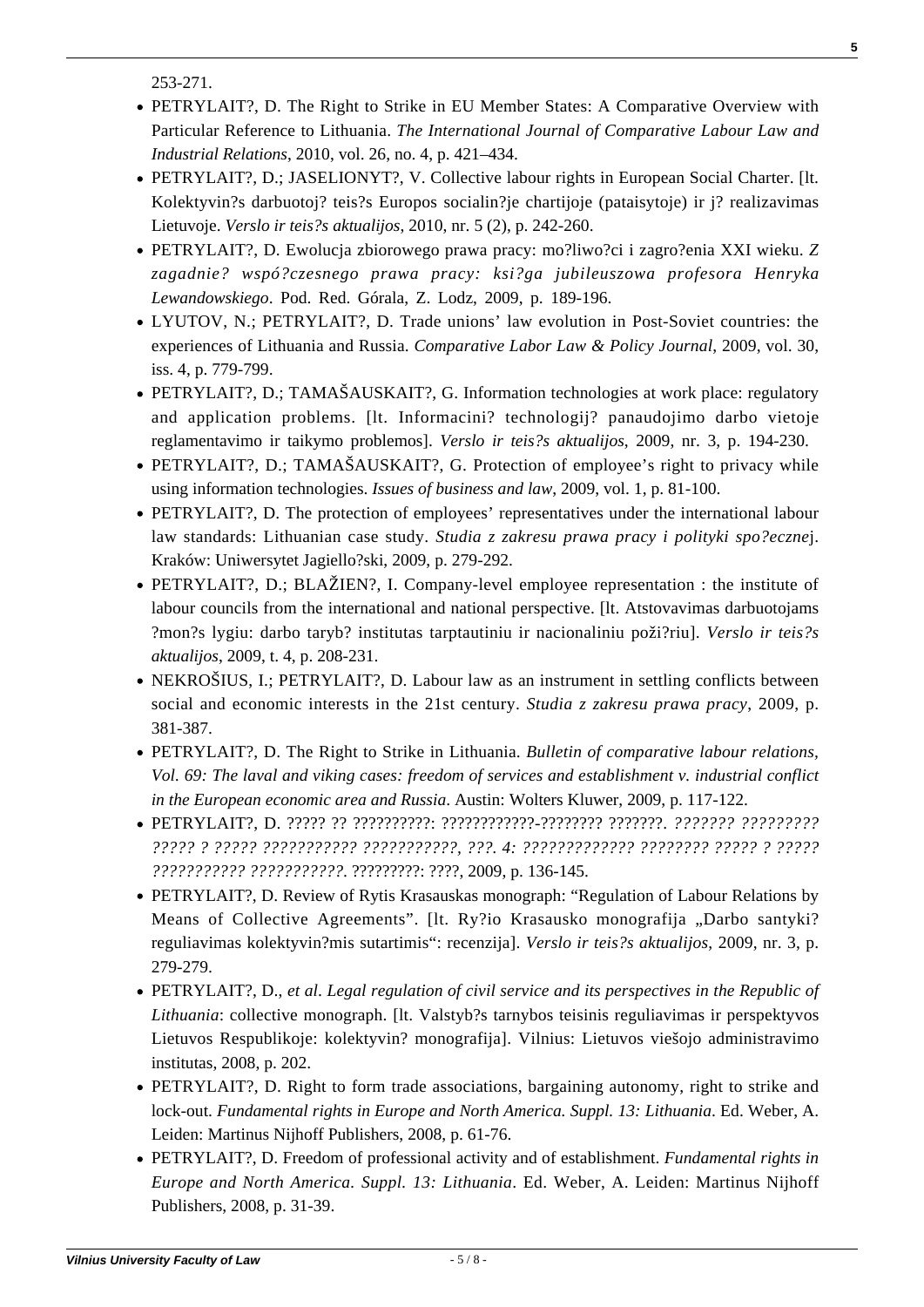- PETRYLAIT?, D. The situation of the working time regulation in Lithuania: lawmaking and collective bargaining. *Working time and its organization in new member states of EU: economic, legal and social aspects*. Warsaw, 2008, p. 129-136.
- PETRYLAIT?, D., *et al*. *Labor Law*: Textbook. [lt. Darbo teis?: vadov?lis]. Vilnius: Teisin?s informacijos centras, 2008, p. 544.
- PETRYLAIT?, D*. The activities of trade unions and the development of social partnership in Lithuania*. [lt.

Profesini? s?jung? veikla ir socialin?s partneryst?s pl?tra Lietuvoje]. Kaunas: AB "Aušra", 2008, p. 78.

- PETRYLAIT?, D. New Challenges For Collective Labour Relations: Will Labour Law Become A Partner In Business Relationship? – Case Study: Lithuania. *Transformations in Business & Economics* 2008, vol. 7, no. 3(15).
- [PETRYLAIT?, D. The perspectives of developing a unified institute of labour law disputes in](https://www3.mruni.eu/ojs/jurisprudence/article/view/1820) [Lithuanian labour law. \[lt. Vientiso darbo gin?? instituto perspektyvos Lietuvos darbo teis?je\].](https://www3.mruni.eu/ojs/jurisprudence/article/view/1820) *[Jurisprudencija](https://www3.mruni.eu/ojs/jurisprudence/article/view/1820)*[, 2008, t. 8 \(110\), p. 50-56.](https://www3.mruni.eu/ojs/jurisprudence/article/view/1820)
- PETRYLAIT?, D. ????????????? ???????????? ???????? ?????? ? ????????? ??????????. *????????????-???????? ????????? ?????? ???? ????????: ??????? ??????? ??????, ??????????? 60-????? ???????? ?????????? ???? ????????*. ?????-?????????: ????????, 2008, p. 377-384.
- PETRYLAIT?, D. Collective rights of law enforcement officers: freedom of association and implementation of freedom of association. [lt. Kolektyvin?s teis?saugos pareig?n? teis?s: asociacij? laisv? ir jos ?gyvendinimas]. *Verslo ir teis?s aktualijos*, 2008, nr. 2, p. 94-108.
- PETRYLAIT?, D. Review of Solveiga Cirtautien? monograph: "Non-pecuniary damage as a kind of civil remedy". [It. Solveigos Cirtautien?s monografija "Neturtin?s žalos atlyginimas kaip civilini? teisi? gynimo b?das": recenzija]. *Teis?*, 2008, t. 68, p. 183-185.
- PETRYLAIT?, D. Mokslin? konferencija "Penkeri Darbo kodekso metai problemos ir perspektyvos". *Teis?*, 2008, t. 68, p. 141-144.
- PETRYLAIT?, D. The sectoral collective bargaining in the public sector. [It. Šakos kolektyvini? deryb? institutas viešajame sektoriuje]. *Teis?*, 2008, t. 66(2), p. 7-20.
- PETRYLAIT?, D. The right of civil servants to collective bargaining: the case of Lithuania. *The global labour market: from globalization to flexicurity*, 2008, p. 329-344.
- PETRYLAIT?, D. Peculiarities and security? of modern labour relations: Is it possible to harmonise flexibility. [lt. Šiuolaikiniai darbo santyki? ypatumai: ar ?manoma suderinti užimtumo saugum? ir darbo rinkos lankstum??] *International business development: globalization, opportunities, challenges*: *international scientific conference, 15-16 of May 2008 Vilnius Lithuania*: collection of articles. Vilnius: TEV, 2008, p. 116-124.
- PETRYLAIT?, D.; WOOLFSON, Ch. La regolamentazione dello sciopero nei Paesi Balltici dopo la transizione: le conseguenze della mancanza di una competenza comunitaria in materia. *Dritto delle relazioni industriali*, 2008, vol. 18, no. 1, p. 277-287.
- PETRYLAIT?, D. New Challenges for Collective Labour Relations in Lithuania: Labour Law vs. Business Relationship. *Transformations in business and economics*, 2008, vol. 7, no. 3, suppl. C, p. 254-263.
- PETRYLAIT?, D. The Minimum Wage: legal, social and economic aspects in the Lithuania [pl. Prawne, socjalne i ekonomiczne aspekty minimalnego wynagrodzenia za prac? na Litwie]. *Studia z zakresu prawa pracy*. Rocznik Uniwersytetu Jagiello?ski, 2008, t. 11, p. 215-221.
- PETRYLAIT?, D. Works Councils as Workers? Representative In the Lithuanian Labour Law and Practise [pl. Rady pracowników jako podmiot reprezentuj?cy pracowników w litewskim prawie pracy i w praktyce]. *Studia zakresu prawa pracy i polityki spo?ecznej*. Rocznik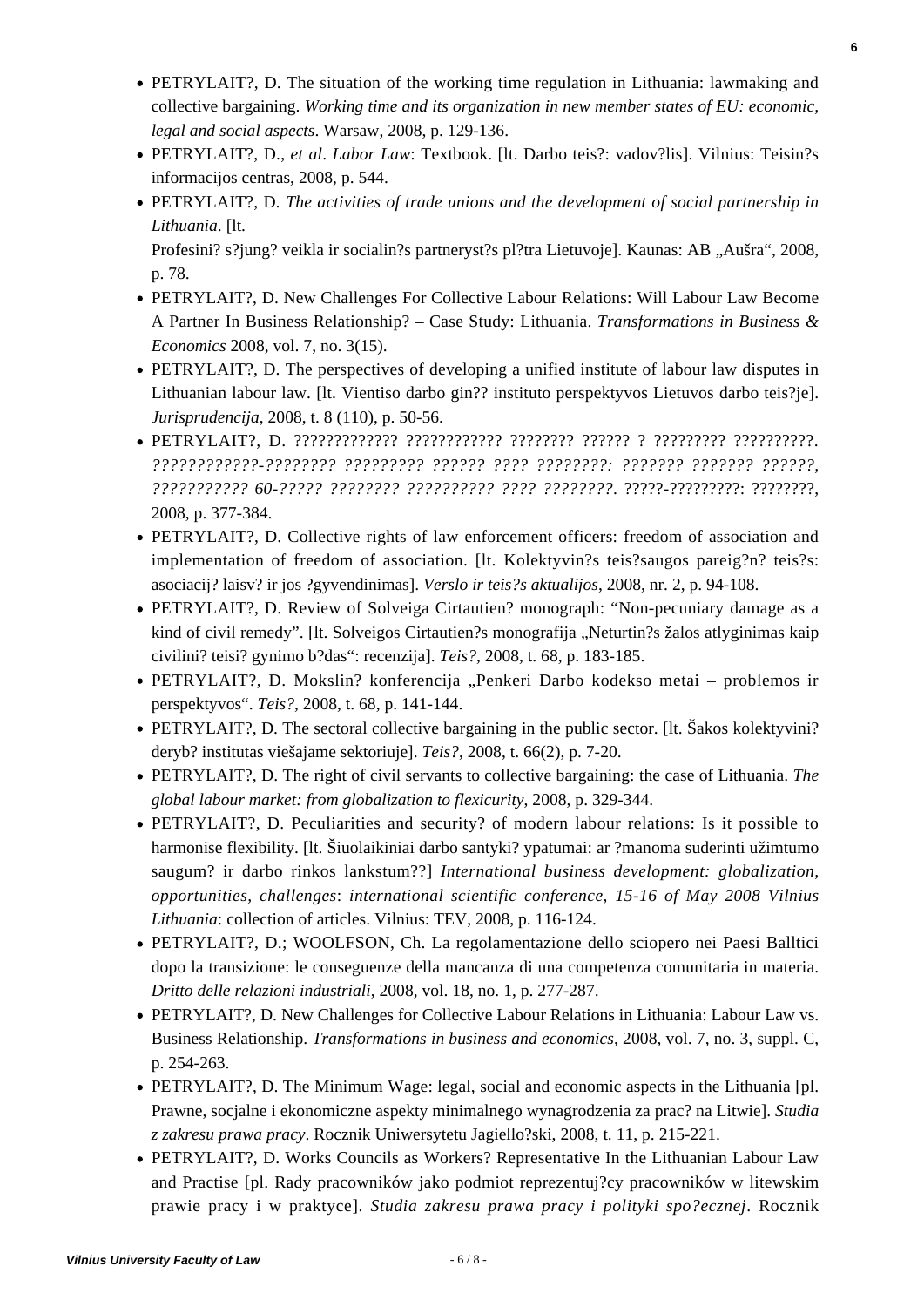Uniwersytetu Jagiello?ski, 2007, p. 91-105.

- PETRYLAIT?, D.; WOOLFSON, Ch. "Missing in Action": The Right to Strike in the Baltic New Member States – an Absent EU Competence. *International Journal of Comparative Labour Law and Industrial Relations*, 2006, vol. 22, no. 4, p. 439-467.
- PETRYLAIT?, D*. The Collective Labour Disputes*: monograph. [lt. *Kolektyviniai darbo gin?ai*: monografija]. Vilnius: TIC, 2005, p. 296.
- [PETRYLAIT?, D. The role and importance of collectice bargaining solving collective labour](https://www3.mruni.eu/ojs/jurisprudence/article/view/2984/2785) [disputes: Polish practice and future prospects in Lithuania. \[lt. Kolektyvini? deryb? vaidmuo ir](https://www3.mruni.eu/ojs/jurisprudence/article/view/2984/2785) [reikšm? sprendžiant kolektyvinius darbo gin?us: Lenkijos praktika ir perspektyvos Lietuvoje\].](https://www3.mruni.eu/ojs/jurisprudence/article/view/2984/2785) *[Jurisprudencija,](https://www3.mruni.eu/ojs/jurisprudence/article/view/2984/2785)* [2005, t. 74\(66\), p. 23-29.](https://www3.mruni.eu/ojs/jurisprudence/article/view/2984/2785)
- PETRYLAIT?, D. The Concept of Collective Labour Disputes: Theoretical Background and Practical Problems. *Labour Law in United Europe: Arbetsrecht im vereinigten Europa*: Material of the International Scientific Conference held on October 16-18, 2003. Vilnius: UAB "Forzacas", 2004.
- [PETRYLAIT?, D. Mediation in the settling collective labour disputes. \[lt. Tarpininkavimas](https://www3.mruni.eu/ojs/jurisprudence/article/view/3440/3235) [sprendžiant kolektyvinius darbo gin?us\].](https://www3.mruni.eu/ojs/jurisprudence/article/view/3440/3235) *[Jurisprudencija](https://www3.mruni.eu/ojs/jurisprudence/article/view/3440/3235)*[, 2003, t. 40\(32\), p. 34-41.](https://www3.mruni.eu/ojs/jurisprudence/article/view/3440/3235)

### **Thought Leadership**

- *[The Seimas has appointed the Constitutional Court judges: Daiva Petrylait?, Gintaras Goda,](http://www.lrs.lt/sip/portal.show?p_r=119&p_k=1&p_t=170339) [Janina Stripeikien?. \[lt. Seimas Daiv? Petrylait?, Gintar? God? ir Janin? Stripeikien? paskyr?](http://www.lrs.lt/sip/portal.show?p_r=119&p_k=1&p_t=170339) [Konstitucinio Teismo teis?jais\]. Press release by the Seimas of the Republic of Lithuania, LRS.lt,](http://www.lrs.lt/sip/portal.show?p_r=119&p_k=1&p_t=170339) [2017-03-14](http://www.lrs.lt/sip/portal.show?p_r=119&p_k=1&p_t=170339)*
- *[New order: what lies ahead for those who have accumulated vacation? \[lt. Naujoji tvarka: kas](http://www.delfi.lt/verslas/verslas/naujoji-tvarka-kas-laukia-tu-kurie-turi-sukauptu-atostogu.d?id=72358768) [laukia t?, kurie turi sukaupt? atostog??\] Prof. Dr. D. Petrylait? comments on Delfi, 2016-09-22](http://www.delfi.lt/verslas/verslas/naujoji-tvarka-kas-laukia-tu-kurie-turi-sukauptu-atostogu.d?id=72358768)*
- *[D. Petrylait?: zero-hour contracts abroad was most threatening during the crisis \[lt. Užsienyje](http://www.ziniuradijas.lt/laidos/dienos-klausimas/d-petrylaite-uzsienyje-nulines-darbo-sutartys-gresmingiausios-buvo-per-krize?video=1) [nulin?s darbo sutartys gr?smingiausios buvo per krize\]. Comment on radio programme, Žini?](http://www.ziniuradijas.lt/laidos/dienos-klausimas/d-petrylaite-uzsienyje-nulines-darbo-sutartys-gresmingiausios-buvo-per-krize?video=1) [radijas, ,2016-09-20](http://www.ziniuradijas.lt/laidos/dienos-klausimas/d-petrylaite-uzsienyje-nulines-darbo-sutartys-gresmingiausios-buvo-per-krize?video=1)*
- *["You ask we answer. When the employer violates the employee's privacy?" \[lt. Klausiate –](http://www.lrt.lt/naujienos/tavo_lrt/37/126567) [atsakome. Kada darbdavys pažeidžia darbuotojo privatum??\]. D. Petrylait? comments on](http://www.lrt.lt/naujienos/tavo_lrt/37/126567) [National Television Programme, LRT, 2016-02-04](http://www.lrt.lt/naujienos/tavo_lrt/37/126567)*
- *[Daiva Petrylait? Social rights: what have we lost and what we "discovered" during the crisis?](https://www.youtube.com/watch?v=PnBYnp-PHTM) [\[lt. Socialin?s teis?s: k? praradome ir k? "atradome" kriz?s metu?\], Presentation at the national](https://www.youtube.com/watch?v=PnBYnp-PHTM) [conference "Economic Crisis and the Rule of Law" \[lt. Ekonomin? kriz? ir teis?s](https://www.youtube.com/watch?v=PnBYnp-PHTM) [viešpatavimas\], 2015-09-26](https://www.youtube.com/watch?v=PnBYnp-PHTM)*
- *["Vacation the right or duty of employees?" \[lt. Atostogos darbuotoj? teis? ar pareiga?\] D.](http://www.lrt.lt/naujienos/ekonomika/4/103044) [Petrylait? comments on National Television Programme, LRT, 2015-05-25](http://www.lrt.lt/naujienos/ekonomika/4/103044)*
- *[""You ask we answer. Is it necessary to answer work calls and letters after working hours?"](http://www.lrt.lt/naujienos/tavo_lrt/37/99628) [\[lt.Klausiate – atsakome. Ar po darbo valand? b?tina atsakyti ? darbo skambu?ius ir laiškus?\]](http://www.lrt.lt/naujienos/tavo_lrt/37/99628) [Daiva Petrylait? comments on National Television Programme, LRT, 2015-04-22](http://www.lrt.lt/naujienos/tavo_lrt/37/99628)*
- *[Economic crisis is changed by the social crisis. \[lt. Ekonomikos kriz? kei?ia socialin?\].](http://lzinios.lt/lzinios/Ekonomika/ekonomikos-krize-keicia-socialine/199758) [Interview, Lietuvos žinios, 2015-04-07](http://lzinios.lt/lzinios/Ekonomika/ekonomikos-krize-keicia-socialine/199758)*
- *["You ask we answer. What work conflicts can be resolved by strikes? \[lt. Klausiate atsakome.](http://www.lrt.lt/naujienos/tavo_lrt/37/84957#wowzaplaystart=-1481493600000&wowzaplayduration=1481496095000) [Kokie darbo konfliktai gali b?ti sprendžiami streikais?\] Comment on National Television](http://www.lrt.lt/naujienos/tavo_lrt/37/84957#wowzaplaystart=-1481493600000&wowzaplayduration=1481496095000)*